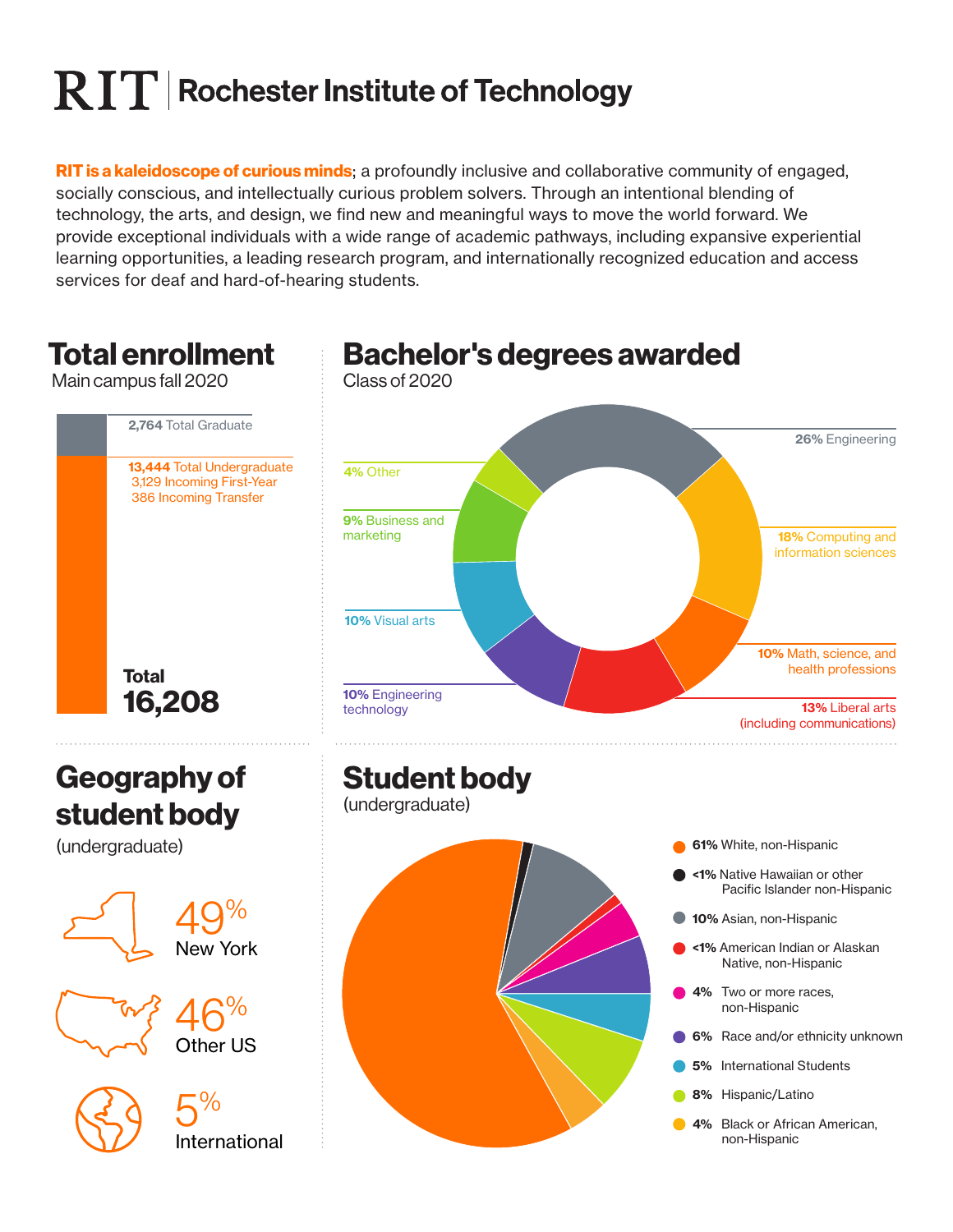| College                                                                                           | <b>Majors and Options</b>                                                                                                                                                                                                                                                                                                                    |                                                                                                                                                                                                                             | <b>Specific Math and Science Requirements</b><br>and Other Recommendations                                                                                                                                                                                                                                                                                                     | Middle 50% of Accepted<br><b>Applicants for 2021</b>  |
|---------------------------------------------------------------------------------------------------|----------------------------------------------------------------------------------------------------------------------------------------------------------------------------------------------------------------------------------------------------------------------------------------------------------------------------------------------|-----------------------------------------------------------------------------------------------------------------------------------------------------------------------------------------------------------------------------|--------------------------------------------------------------------------------------------------------------------------------------------------------------------------------------------------------------------------------------------------------------------------------------------------------------------------------------------------------------------------------|-------------------------------------------------------|
| <b>College of Art</b><br>and Design                                                               | <b>School of Art</b><br>• Illustration<br>• Medical Illustration<br>• Studio Arts<br>- Ceramics Option<br>- Expanded Forms Option<br>- Furniture Design Option<br>- Glass Option<br>- Metals and Jewelry Design Option<br>- Non-Toxic Printmaking Option<br>- Painting Option<br>- Sculpture Option<br>• Art Exploration Option <sup>1</sup> | <b>School of Design</b><br>• 3D Digital Design<br>• Graphic Design<br>• Industrial Design<br>• Interior Design<br>• New Media Design<br>• Design Exploration Option <sup>1</sup>                                            | • Studio art experience and a portfolio of original<br>artwork are required for all programs in the Schools<br>of Art and Design.<br>• Portfolio quidelines can be found at<br>artdesign.rit.edu/prospective-students/portfolio-quide.<br>• Medical illustration requires biology.                                                                                             | GPA 90-96<br><b>SAT</b> 1210-1370<br>ACT 28-33        |
|                                                                                                   | <b>School of Film and Animation</b><br>• Film and Animation<br>- Animation Option<br>- Production Option                                                                                                                                                                                                                                     | • Motion Picture Science                                                                                                                                                                                                    | • A portfolio of expressive, original work is required<br>for film and animation.<br>• Portfolio guidelines can be found at<br>artdesign.rit.edu/prospective-students/portfolio-guide.<br>• Motion picture science requires 3 years of math;<br>pre-calculus and physics are recommended.                                                                                      | GPA 92-97<br><b>SAT</b> 1260-1440<br>ACT 29-34        |
|                                                                                                   | <b>School of Photographic Arts and Sciences</b><br>• Photographic and Imaging Arts<br>- Advertising Photography Option<br>- Fine Art Photography Option<br>- Photojournalism Option<br>- Visual Media Option                                                                                                                                 | • Photographic Sciences<br>• Photographic Arts and Sciences<br>Exploration Option <sup>1</sup>                                                                                                                              | • Biology is recommended for photographic sciences.                                                                                                                                                                                                                                                                                                                            | GPA 88-94<br><b>SAT</b> 1140-1230<br><b>ACT</b> 27-30 |
| <b>Saunders</b><br><b>College of</b><br><b>Business</b>                                           | • Accounting<br>• Finance<br>• Hospitality and Tourism Management<br>• International Business                                                                                                                                                                                                                                                | • Management<br>• Management Information Systems<br>• Marketing<br>• Supply Chain Management<br>• Business Exploration Option <sup>1</sup>                                                                                  | • 3 years of math required; pre-calculus<br>recommended                                                                                                                                                                                                                                                                                                                        | GPA 89-95<br>SAT 1210-1380<br><b>ACT 28-32</b>        |
| Golisano<br><b>College of</b><br><b>Computing</b><br>and<br><b>Information</b><br><b>Sciences</b> | • Computer Science<br>• Computing and Information<br><b>Technologies</b><br>• Computing Security<br>• Game Design and Development                                                                                                                                                                                                            | • Human-Centered Computing<br>• New Media Interactive Development<br>• Software Engineering<br>• Web and Mobile Computing<br>• Computing Exploration Option <sup>1</sup>                                                    | • 4 years of math including pre-calculus required<br>in all programs except computing and information<br>technologies, human-centered computing, and web<br>and mobile computing, where 3 years of math are<br>required and pre-calculus is recommended<br>• All programs require chemistry or physics and<br>strongly recommend both<br>• Computing electives are recommended | GPA 92-97<br>SAT 1300-1480<br>ACT 30-34               |
| <b>Kate Gleason</b><br><b>College of</b><br><b>Engineering</b>                                    | • Biomedical Engineering<br>• Chemical Engineering<br>• Computer Engineering<br>• Electrical Engineering (all options)                                                                                                                                                                                                                       | • Industrial Engineering (all options)<br>• Mechanical Engineering (all options)<br>• Microelectronic Engineering<br>• Engineering Exploration Option <sup>1</sup>                                                          | • 4 years of math required; including pre-calculus<br>or above<br>• Chemistry and physics required<br>• Biology required for biomedical engineering                                                                                                                                                                                                                            | GPA 93-98<br><b>SAT</b> 1310-1470<br><b>ACT</b> 30-34 |
| <b>College of</b><br><b>Engineering</b><br><b>Technology</b>                                      | • Civil Engineering Technology<br>• Computer Engineering Technology<br>(all options)<br>• Electrical Engineering Technology<br>(all options)<br>• Mechatronics Engineering Technology<br>• Packaging Science                                                                                                                                 | • Robotics and Manufacturing<br><b>Engineering Technology</b><br>• Mechanical Engineering Technology<br>• Environmental Sustainability, Health<br>and Safety<br>• Engineering Technology Exploration<br>Option <sup>1</sup> | • 3 years of math required; pre-calculus recommended<br>• Chemistry or physics required; biology<br>recommended<br>• Technology electives desirable                                                                                                                                                                                                                            | GPA 89-96<br>SAT 1220-1390<br>ACT 27-32               |
|                                                                                                   | Department of Graphic Media Sciences and Technology<br>• Media Arts and Technology                                                                                                                                                                                                                                                           |                                                                                                                                                                                                                             | • 3 years of math required<br>• Chemistry or physics required                                                                                                                                                                                                                                                                                                                  | GPA 89-95<br>SAT 1080-1430<br>ACT 27-35               |

- Apply directly to a major and start your desired course work right away.  $\circledR$
- $\implies$  Apply to a college-based Exploration<br>Queen to learn more about specific Option to learn more about specific majors within a college.
- Apply to the University Exploration Option to explore majors across our nine colleges.  $\circledcirc$

# First-Year Admission

#### **Overview**

Admission to RIT is competitive, but our admission process is a personal one. Each application is reviewed holistically for strength of academic preparation, counselor recommendations, and your personal career interests. We seek applicants from a variety of geographic, social, cultural, economic, and ethnic backgrounds.

For all bachelor's degree programs, a strong performance in a college preparatory program is expected. Generally, this includes 4 years of English, 3-4 years of mathematics, 2-3 years of science, and 3 years of social studies and/or history. See specific math and science requirements and other recommendations below.

RIT is testoptional. You may choose to apply SAT/

ACT testoptional, or choose to have scores considered with your application.

#### Admission Pathways

Applicants select from three entry paths:

| <b>College</b>                                                          | <b>Majors and Options</b>                                                                                                                                                                                                                                                                                        |                                                                                                                                                                                                                                                              | <b>Specific Math and Science Requirements</b><br>and Other Recommendations                                                                                                                                                                                                                                                                                                                    | Middle 50% of Accepted<br><b>Applicants for 2021</b>                                                                 |  |  |
|-------------------------------------------------------------------------|------------------------------------------------------------------------------------------------------------------------------------------------------------------------------------------------------------------------------------------------------------------------------------------------------------------|--------------------------------------------------------------------------------------------------------------------------------------------------------------------------------------------------------------------------------------------------------------|-----------------------------------------------------------------------------------------------------------------------------------------------------------------------------------------------------------------------------------------------------------------------------------------------------------------------------------------------------------------------------------------------|----------------------------------------------------------------------------------------------------------------------|--|--|
| <b>College</b><br>of Health<br><b>Sciences and</b><br><b>Technology</b> | • Biomedical Sciences<br>• Diagnostic Medical Sonography<br>(Ultrasound)<br>• Dietetics and Nutrition                                                                                                                                                                                                            | • Exercise Science<br>• Nutritional Sciences<br>• Physician Assistant (BS/MS)                                                                                                                                                                                | • 3 years of math is required. Pre-calculus is<br>recommended for all programs except dietetics and<br>nutrition and nutritional sciences.<br>• Biology is required for all programs. Chemistry is<br>required for all programs except diagnostic medical<br>sonography, where is it recommended.                                                                                             | GPA 92-97<br><b>SAT</b> 1235-1440<br><b>ACT</b> 27-33                                                                |  |  |
| <b>College of</b><br><b>Liberal Arts</b>                                | • Advertising and Public Relations<br>• Applied Modern Language and<br>Culture<br>- Chinese Option<br>- Japanese Option<br>- Spanish Option<br>Communication<br><b>Criminal Justice</b><br>Digital Humanities and Social<br><b>Sciences</b><br>• Economics                                                       | • English<br>• History<br>• International and Global Studies<br>• Journalism<br>• Museum Studies<br>• Philosophy<br>• Political Science<br>• Psychology<br>• Public Policy<br>• Sociology and Anthropology<br>• Liberal Arts Exploration Option <sup>1</sup> | • Public policy requires 3 years of math.<br>• Strong performance in English and social studies<br>is expected.                                                                                                                                                                                                                                                                               | GPA 90-96<br><b>SAT</b> 1210-1380<br><b>ACT</b> 28-33                                                                |  |  |
| <b>College of</b><br><b>Science</b>                                     | • Applied Mathematics<br><b>Applied Statistics and Actuarial</b><br>Science<br>Biochemistry<br><b>Bioinformatics and Computational</b><br><b>Biology</b><br>Biology                                                                                                                                              | • Biotechnology and Molecular<br><b>Bioscience</b><br>• Chemistry<br>• Computational Mathematics<br>• Environmental Science<br>• Imaging Science<br>• Physics<br>• Science Exploration Option <sup>1</sup>                                                   | • 3 years of math required; pre-calculus is required for<br>imaging science and physics and recommended for all<br>• Biology required for biological sciences and<br>environmental sciences and recommended for<br>science exploration<br>• Chemistry required for biological sciences, bio-<br>chemistry, chemistry and environmental science<br>• Chemistry or physics required for physics | GPA 92-98<br>SAT 1280-1460<br><b>ACT</b> 29-34                                                                       |  |  |
| <b>National</b><br><b>Technical</b>                                     | Deaf and hard-of-hearing students seeking admission to bachelor's degree programs in the other colleges of RIT should refer to the information for the<br>appropriate college and apply for NTID support and access services during the application process.                                                     |                                                                                                                                                                                                                                                              |                                                                                                                                                                                                                                                                                                                                                                                               |                                                                                                                      |  |  |
| <b>Institute for</b><br>the Deaf                                        | <b>A Pre-baccalaureate Studies Option</b> also is available for students who may need additional preparation before entering a bachelor's degree program in engineering,<br>liberal arts, science and mathematics, or visual communications.                                                                     |                                                                                                                                                                                                                                                              |                                                                                                                                                                                                                                                                                                                                                                                               |                                                                                                                      |  |  |
| (NTID)                                                                  | <b>Bachelor's Degree Programs</b><br>• American Sign Language-English<br>Interpretation                                                                                                                                                                                                                          |                                                                                                                                                                                                                                                              | • Strong performance in English is expected<br>• Must demonstrate competency to begin at ASL II                                                                                                                                                                                                                                                                                               | GPA 89-96<br><b>SAT</b> 1180-1370<br><b>ACT</b> 25-32                                                                |  |  |
|                                                                         | <b>Community Development and</b><br>Inclusive Leadership                                                                                                                                                                                                                                                         |                                                                                                                                                                                                                                                              | • Strong performance in English and social sciences<br>is expected<br>• ASL fluency required for hearing students applying<br>to the Deaf Leadership track                                                                                                                                                                                                                                    | GPA 89-95<br><b>SAT 1160-1340</b><br><b>ACT 25-31</b>                                                                |  |  |
|                                                                         | Associate Degree Leading to Bachelor's Degree (A + B) Programs<br>(Deaf and Hard-of-Hearing Students ONLY)<br>• Accounting Technology<br><b>Administrative Support Technology</b><br>• Applied Computer Technology<br>• Applied Liberal Arts<br>• Applied Mechanical Technology<br>• Business                    | • Business Administration<br>• Civil Technology<br>• General Science<br>• Laboratory Science Technology<br>• Mobile Application Development<br>• 3D Graphics Technology                                                                                      | • 3 years of math for engineering and science; 2 for<br>other programs<br>• 2 years of science for engineering and science; 1<br>for other programs<br>• English language skills as evidenced by application<br>materials                                                                                                                                                                     | If submitting test scores,<br>NTID recommends the ACT.<br>GPA 81-88<br><b>ACT</b> 18-21                              |  |  |
|                                                                         | <b>Career-focused Associate Degree Programs</b><br>(Deaf and Hard-of-Hearing Students ONLY)<br>• Accounting Technology<br>• Administrative Support Technology<br><b>Applied Computer Technology</b><br><b>Business Administration</b><br><b>Business Technology</b><br>• Career Exploration Studies <sup>1</sup> | • 3D Graphics Technology<br>• Architectural and Civil Drafting<br>Technology<br>• Design and Imaging Technology<br>• Laboratory Science Technology<br>• Mobile Application Development                                                                       | • College-bound high school curriculum<br>• English language skills as evidenced by application<br>materials<br>• Career-related electives desirable                                                                                                                                                                                                                                          | If submitting test scores,<br>NTID recommends the ACT.<br><b>GPA 80-86</b><br><b>SAT 780-940</b><br><b>ACT</b> 14-17 |  |  |
|                                                                         |                                                                                                                                                                                                                                                                                                                  | • Precision Manufacturing Technology                                                                                                                                                                                                                         |                                                                                                                                                                                                                                                                                                                                                                                               |                                                                                                                      |  |  |

| <b>RIT Combined Accelerated Pathways</b>                                                                                                                                                                                       | <b>RIT/SUNY Upstate Medical University BS+MD</b>                                                                                                                                    | RIT/Syracuse University College of Law 3+3 BS/JD                                                                                                     |
|--------------------------------------------------------------------------------------------------------------------------------------------------------------------------------------------------------------------------------|-------------------------------------------------------------------------------------------------------------------------------------------------------------------------------------|------------------------------------------------------------------------------------------------------------------------------------------------------|
| Earn two degrees in less time with one of RIT's 55<br>combined bachelor's/master's degrees. Outstanding<br>applicants may be offered conditional acceptance to a<br>master's degree as an incoming first-year student. Current | The Accelerated Scholars Program allows for early admission<br>to Upstate College of Medicine. Apply to RIT by November 15.<br>SAT or ACT are required for admission consideration. | The accelerated 3+3 BS/JD fast-tracks your pathway to law<br>school, maximizing time and financial resources. Apply by<br>RIT application deadlines. |
| students can apply after their second or third year.                                                                                                                                                                           | Learn more:<br>upstate.edu/com/admissions/options/bs-md.php                                                                                                                         | Learn More:<br>rit.edu/liberalarts/33-bs-jd-pre-law-program                                                                                          |
| Learn more:<br>rit.edu/study/combined-accelerated-pathways                                                                                                                                                                     |                                                                                                                                                                                     |                                                                                                                                                      |